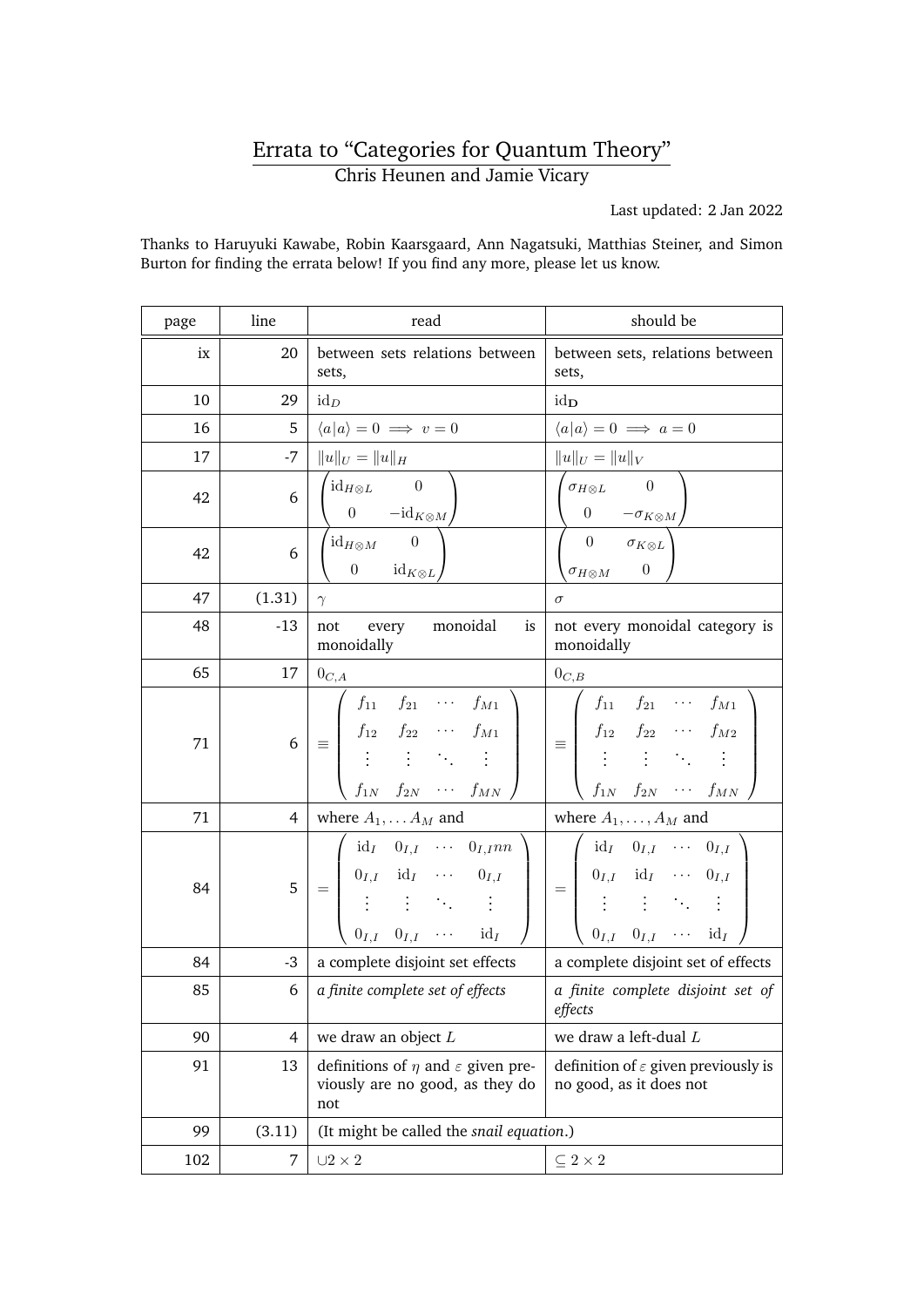| page    | line           | read                                                             | should be                                                     |
|---------|----------------|------------------------------------------------------------------|---------------------------------------------------------------|
| 103     | 2              | (3.14)<br>$=$                                                    | $=$                                                           |
| 103     | 12             | by Lemma 3.193.19.                                               | by Lemma $3.19(b)$ .                                          |
| 108     | 3              | second                                                           | by naturality of $\pi$ .                                      |
| 114-121 | $(9 \times)$   | dagger pivotal category                                          | pivotal dagger category                                       |
| 121     | -1             | in a braided pivotal category.                                   | $\ddot{\phantom{a}}$                                          |
| 124     | $-3$           | dagger compact category                                          | compact dagger category                                       |
| 125     | $-10, -6$      | dagger compact category                                          | compact dagger category                                       |
| 125     | -4             | the square of the                                                | the                                                           |
| 126     | -5             | Kaufmann                                                         | Kauffman                                                      |
| 128     | 6              | if should not matter                                             | it should not matter                                          |
| 129     | 10             | $g \sim (k, k^{-1}g)$                                            | $g \sim (k^{-1}g, k)$                                         |
| 132     | $-2$           | correspond bijectively<br>to                                     | correspond bijectively to states                              |
|         |                | states $I \xrightarrow{f^{\dagger}} A^* \otimes A$ .             | $I \xrightarrow{\ulcorner f \urcorner} A^* \otimes A.$        |
| 132     | $-1$           | operators transfers tostates                                     | operators transfers to states                                 |
| 134     | 8              | (4.13)<br>$\boldsymbol{R}$<br>$\boldsymbol{R}$                   | (4.13)<br>$\boldsymbol{R}$<br>$\boldsymbol{R}$                |
| 137     | $-9$           | $d_1(\bullet)=(\bullet,\bullet)=\rho_1(\bullet)$                 | $d_I(\bullet)=(\bullet,\bullet)=\rho_I^{-1}(\bullet)$         |
| 138     | 11             | Associativity (4.4) and commu-<br>tativity (4.6)                 | Coassociativity (4.2) and cocom-<br>mutativity (4.1)          |
| 143     | $\overline{4}$ | Exercise 4.4                                                     | Should move to Chapter 3                                      |
| 154     | $-2$           | comultiplication associativity                                   | comultiplication, associativity of<br>the multiplication      |
| 155     | $-1$           | (5.14)<br>$\overline{B}$<br>$\boldsymbol{B}$                     | (5.14)<br>$\boldsymbol{B}$<br>B                               |
| 156     | $\mathbf{1}$   | Straightforward graphi-<br>Proof.<br>cal manipulation. $\square$ | (no<br>proposi-<br>tion/theorem/lemma<br>be<br>to<br>proved.) |
| 162-188 | $(6 \times)$   | dagger pivotal category                                          | pivotal dagger category                                       |
| 163     | $-15$          | with $ ij\rangle \in (A \otimes B)^*$ .                          | with $\langle ij   \in (A \otimes B)^*$ .                     |
| 168     | $-11$          | $A\simeq \sum_i B(\mathbb{C},k_i)$                               | $A \simeq \bigoplus_i B(\mathbb{C}, k_i)$                     |
| 170     | $-17$          | is special and.                                                  | is special and,                                               |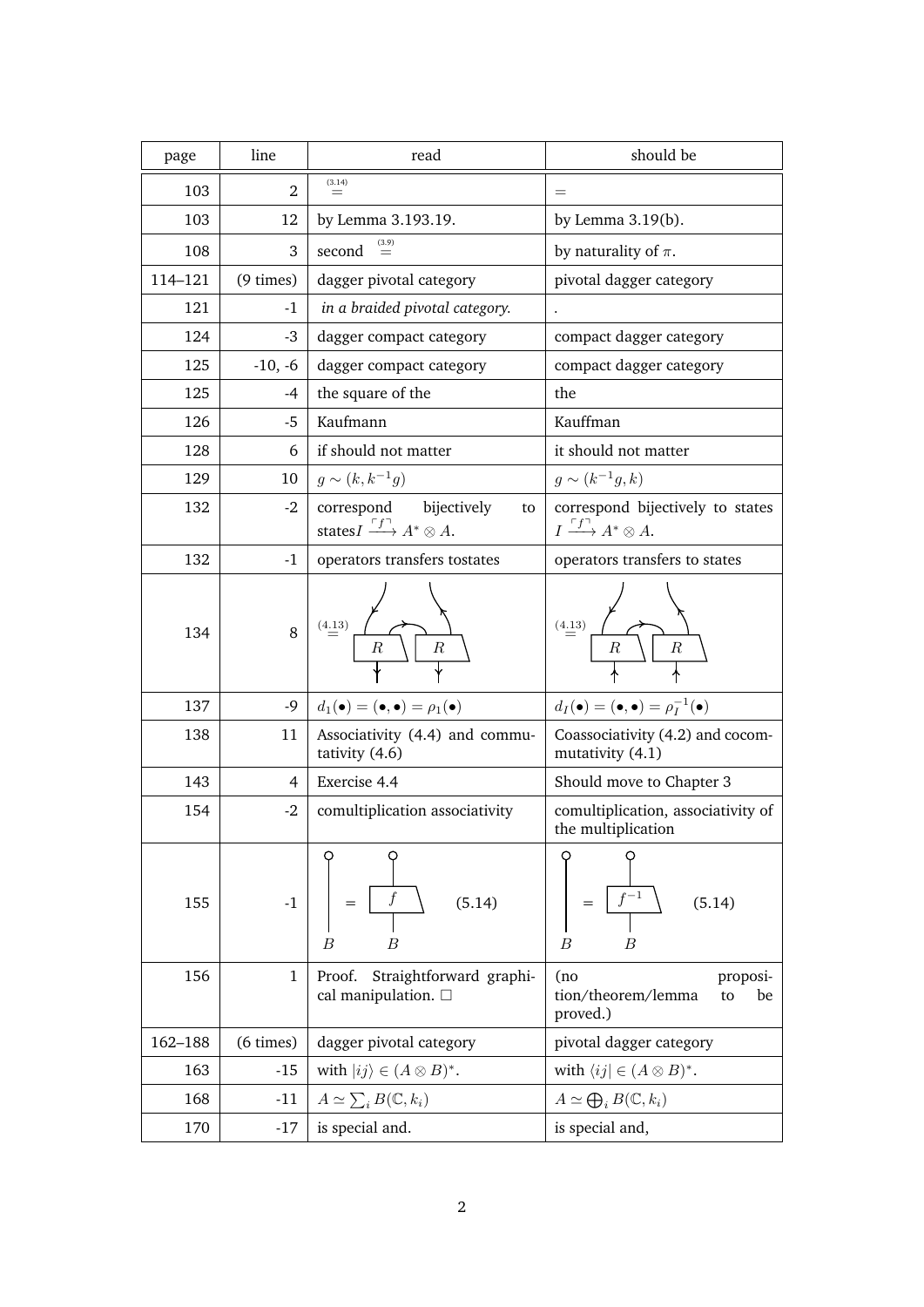| page | line           | read                                                                                                                    | should be                                                                                                                   |
|------|----------------|-------------------------------------------------------------------------------------------------------------------------|-----------------------------------------------------------------------------------------------------------------------------|
| 170  | $-2$           | classical structure                                                                                                     | Frobenius structure                                                                                                         |
| 173  | 13             | dagger speciality condition (5.5)                                                                                       | speciality condition (5.5)                                                                                                  |
| 176  | $-3$           | $=$                                                                                                                     |                                                                                                                             |
|      |                |                                                                                                                         |                                                                                                                             |
| 184  | 6              | Thes conditions                                                                                                         | These conditions                                                                                                            |
| 184  | 12             | if $a \sim b$ and $a \sim b'$ then                                                                                      | if $(g, a) \sim b$ and $(g, a) \sim b'$ then                                                                                |
| 184  | 13             | if $a \sim b$ and $a' \sim b$ then                                                                                      | if $(g, a) \sim b$ and $(g, a') \sim b$ then                                                                                |
| 184  | 13             | to $a \sim b$ and $a \sim b'$ to get                                                                                    | to $(g, a) \sim b$ and $(g, a) \sim b'$ to<br>get                                                                           |
| 186  | $-3$           | dagger monoidal category                                                                                                | monoidal dagger category                                                                                                    |
| 188  | $-11$          | expression (5.53)                                                                                                       | expression (5.52)                                                                                                           |
| 188  | $-10$          | for some invertible scalar $k$                                                                                          | for some invertible scalar $k'$                                                                                             |
| 188  | $-4$           | we see that $(5.53)$ is unitary                                                                                         | we see that $(5.52)$ is unitary                                                                                             |
| 188  | $-3$           | makes (5.53) unitary                                                                                                    | makes (5.52) unitary                                                                                                        |
| 188  | $-2$           | scalar factor $k$ .                                                                                                     | scalar factor $k'$ .                                                                                                        |
| 188  | $-2$           | as the adjoint of (5.53),                                                                                               | as the adjoint of (5.52),                                                                                                   |
| 189  | $^{\rm -1}$    | $\boldsymbol{m}$<br>k'<br>$k^\prime$<br>$\boldsymbol{m}$<br>$\stackrel{(5.43)}{=} k'^{-1}$<br>$\,m$<br>$\boldsymbol{u}$ | $\,m$<br>$k^{\prime}$<br>$k^\prime$<br>$\,m$<br>$\stackrel{(5.43)}{=}$<br>$k'^{-1}$<br>$\boldsymbol{m}$<br>$\boldsymbol{u}$ |
| 190  | $\overline{2}$ | the fact that (5.53) is unitary.                                                                                        | the fact that (5.52) is unitary.                                                                                            |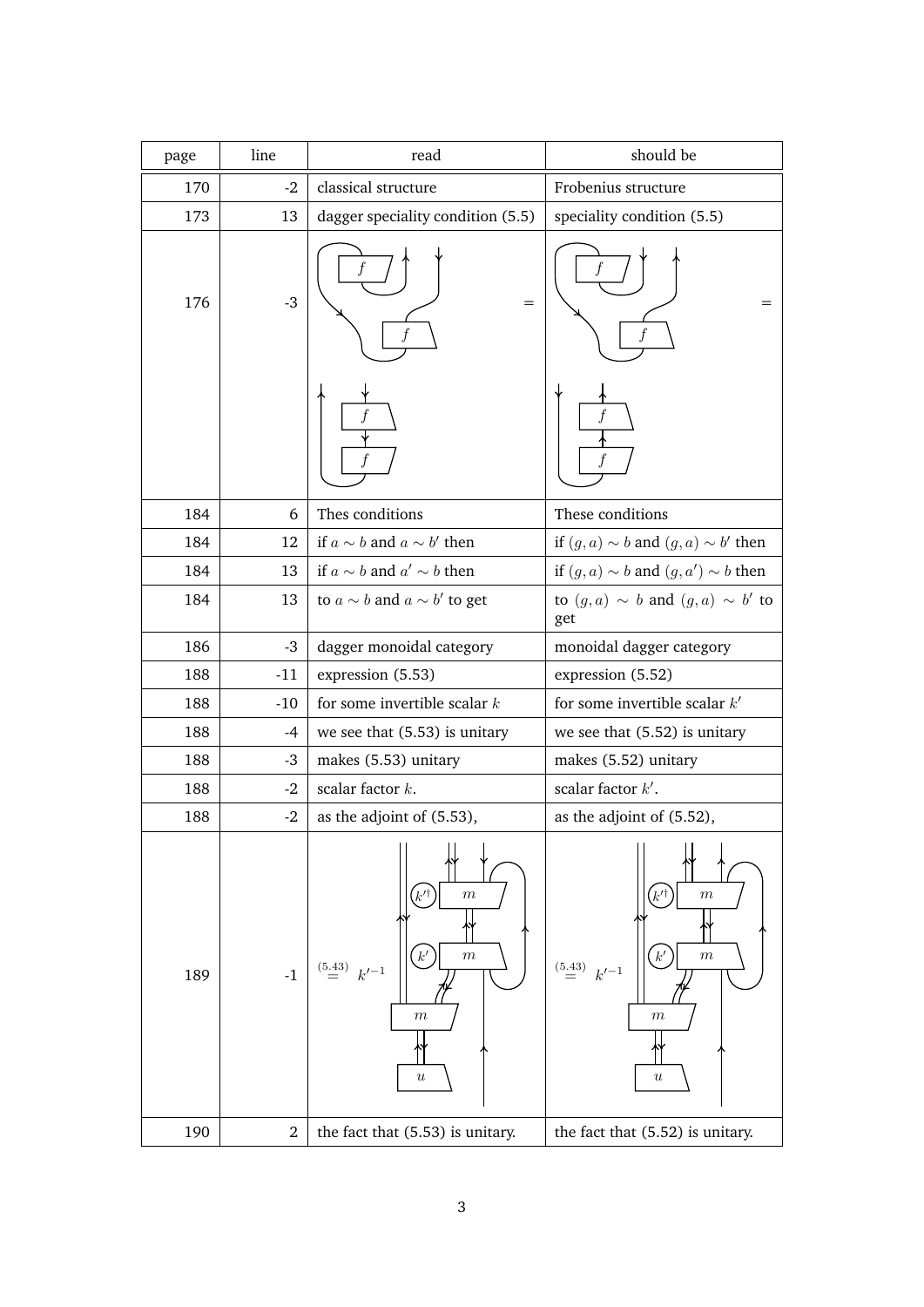| page | line           | read                                                                                                                                                                                                        | should be                                                                                                                                                                                                                       |
|------|----------------|-------------------------------------------------------------------------------------------------------------------------------------------------------------------------------------------------------------|---------------------------------------------------------------------------------------------------------------------------------------------------------------------------------------------------------------------------------|
| 198  | $\mathbf{1}$   | (6.8)                                                                                                                                                                                                       | (6.8)                                                                                                                                                                                                                           |
| 199  | $-2$           | the set of $A$ morphisms of $G$                                                                                                                                                                             | the set $A$ of morphisms of ${\bf G}$                                                                                                                                                                                           |
| 200  | $\overline{4}$ | then $a = \varphi'_g(h)$ for                                                                                                                                                                                | then $a = \varphi_{g'}(h)$ for                                                                                                                                                                                                  |
| 205  | 5              | classical structures FHilb are                                                                                                                                                                              | classical structures in FHilb are                                                                                                                                                                                               |
| 219  | 10             | without ado                                                                                                                                                                                                 | without further ado                                                                                                                                                                                                             |
| 232  | $-3$           | dagger ribbon category                                                                                                                                                                                      | ribbon dagger category                                                                                                                                                                                                          |
| 236  | $-8$           | $A$ $B$<br>D<br>$\mathfrak{g}$<br>$\cal C$ $\cal D$<br>В                                                                                                                                                    | $A \ C$<br>В<br>D<br>$\mathfrak{g}$<br>$B$ $D$                                                                                                                                                                                  |
| 236  | $-8$           | $\overline{C}$<br>$\boldsymbol{B}$<br>$\boldsymbol{D}$<br>$\boldsymbol{A}$<br>$\sqrt[6]{f}$<br>$\sqrt[{\mathbb{O}}]{g}$<br>$\sqrt[6]{f}$<br>$\sqrt[6]{g}$<br>$\boldsymbol{B}$<br>C<br>D<br>$\boldsymbol{A}$ | $\boldsymbol{B}$<br>$\boldsymbol{A}$<br>$\mathcal{C}$<br>$\boldsymbol{D}$<br>$\sqrt[6]{g}$<br>$\sqrt[6]{}$<br>F<br>$\sqrt[6]{f}$<br>$\sqrt[6]{g}$<br>$\overline{C}$<br>$\boldsymbol{B}$<br>$\boldsymbol{A}$<br>$\boldsymbol{D}$ |
| 240  | $-4$           | : $L\otimes R\mathop{\rightarrow}\limits I$                                                                                                                                                                 | $: R \otimes L \rightarrow I$                                                                                                                                                                                                   |
| 240  | $-4$           | : $R\otimes L\mathop{\rightarrow}\limits I$                                                                                                                                                                 | $I\longrightarrow L\otimes R$                                                                                                                                                                                                   |
| 245  | 5              | $\mathbf{b} = s^{-1} \bullet \mathbf{b}$                                                                                                                                                                    | $\mathbf{b} = s^{-1} \bullet \mathbf{b}$                                                                                                                                                                                        |
| 247  | $\mathbf{1}$   |                                                                                                                                                                                                             |                                                                                                                                                                                                                                 |
| 248  | 3              | epimorhic                                                                                                                                                                                                   | monomorphic                                                                                                                                                                                                                     |